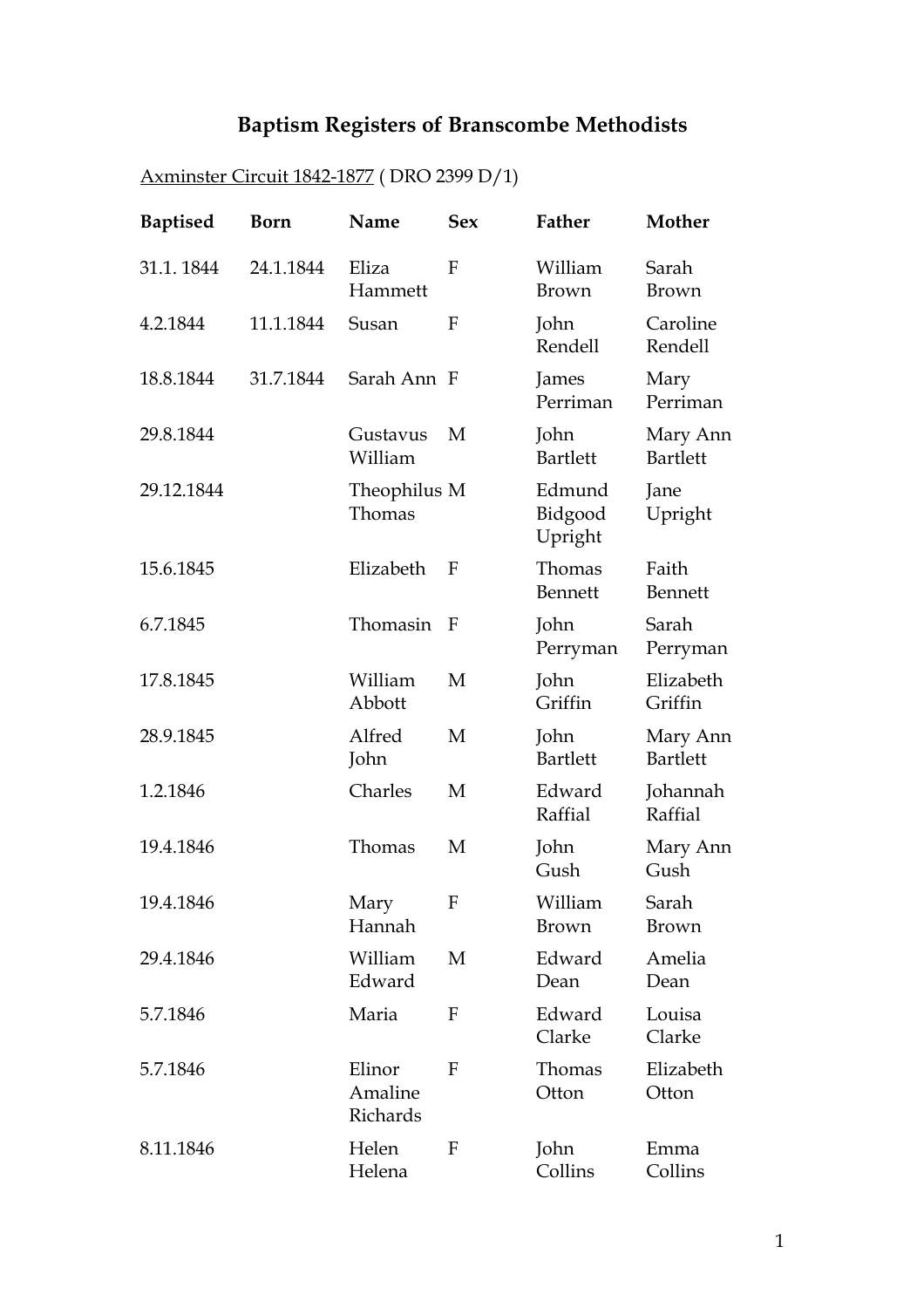| 2.4.1848 | Sara Ann F | William      | Sara         |
|----------|------------|--------------|--------------|
|          |            | <b>Brown</b> | <b>Brown</b> |

(No more to 1877, end of book)

## Sidmouth Chapel and Branscombe Chapel 1860-1892 (DRO 2399 D/3)

| <b>Baptised</b> | Born       | Name             | <b>Sex</b> | Father                                             | Mother                |
|-----------------|------------|------------------|------------|----------------------------------------------------|-----------------------|
| 5.9.1860        |            | Eva              | F          | William<br>Chamberlain Bartlett<br><b>Bartlett</b> | Hannah                |
| 13.1.1861       | 15.11.1860 | James<br>William | M          | William<br>Farrant                                 | Maria<br>Farrant      |
| 13.3.1861       | 2.1.1861   | Charles          | M          | Thomas<br>Otton                                    | Eliza<br>Otton        |
| 20.3.1861       | 10.2.1861  | Lewis            | M          | James<br>Gush                                      | Sarah<br>Gush         |
| 3.9.1861        | 16.7.1861  | John             | M          | Robert<br>Perryman                                 | Elizabeth<br>Perryman |
| 2.10.1861       | 31.8.61    | William<br>Seth  | M          | John<br>Cox                                        | Mary Ann<br>Cox       |
| 25.6.1862       |            | Keturah          | F          | Ephraim<br>Perryman                                | Jane<br>Perryman      |
| 5.11.1862       |            | Ellen            | F          | John<br>Lowe                                       | Amelia<br>Lowe        |
| 8.4.1863        |            | Thomasin F       |            | Thomas<br>Cox                                      | Thirza<br>Cox         |
| 17.5.1863       |            | Sarah Ann F      |            | William<br>Farrant                                 | Maria<br>Farrant      |
| 17.5.1863       |            | John             | M          | Robert<br>Perryman                                 | Elizabeth<br>Perryman |
| 26.10.1863      |            | Henry<br>Thomas  | M          | Henry<br>Lathrope                                  | Rebecca<br>Lathrope   |
| 2.3.1864        | 15.2.1864  | Louisa<br>Mary   | F          | George<br>Clarke                                   | Mary Ann<br>Clarke    |
| 24.4.1864       |            | Eli George M     |            | John<br>Taylor                                     | Mary Ann<br>Taylor    |
| 22.3.1865       |            | William          | M          | Samuuel<br><b>Hutchings</b>                        | Harriet<br>Hutchings  |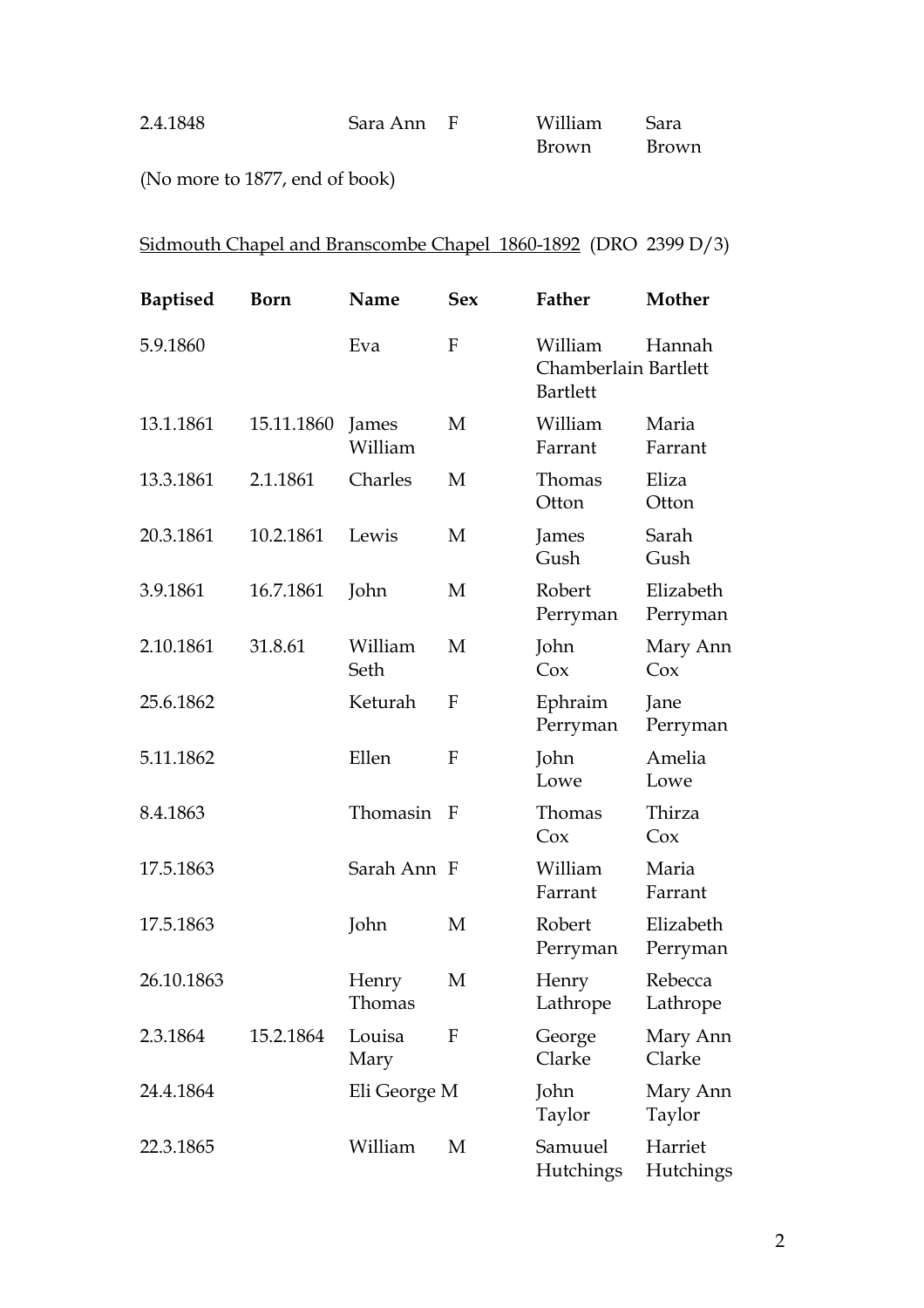| 2.7.1865   |            | Frederick           | M           | William<br>Northcote                  | Harriet<br>Northcote         |
|------------|------------|---------------------|-------------|---------------------------------------|------------------------------|
| 21.9.1865  |            | Hermina             | F           | Samuel<br>Coombs                      | Charlotte<br>Coombs          |
| 13.11.1865 |            | Lavinia             | F           | Thomas<br>Cox                         | Thirza<br>Cox                |
| 17.11.1865 | 28.7.1865  | George              | М           | James<br>Lang                         | Sarah<br>Lang                |
| 19.11.1865 |            | Anne                | F           | James<br>Gush                         | Sarah<br>Gush                |
| 30.1.1866  |            | Mary Jane           | F           | <b>Isaac</b><br>Perryman              | Eliza<br>Perryman            |
| 5.9.1866   |            | Jane                | F           | John<br>Cox                           | Mary Ann<br>Cox              |
| 5.8.1867   |            | Cecil               | M           | William<br>Northcote                  | Harriet<br>Northcote         |
| 12.8.1868  |            | Charles             | M           | Samuel<br>Sommers                     | Mary<br>Sommers              |
| 26.8.1868  |            | John                | M           | James<br>Gush                         | Sarah<br>Gush                |
| 7.2.1870   | 14.4.1867  | Lydia<br>Townsend   | F           | William<br><b>Bartlett</b>            | Sabina<br><b>Bartlett</b>    |
| 7.2.1870   | 12.10.1869 | Ellen               | F           | William<br><b>Bartlett</b>            | Sabina<br><b>Bartlett</b>    |
| 7.2.1870   | 22.11.1869 | Mary Ann F          |             | Robert<br>Perryman                    | Elizabeth<br>Perryman        |
| 4.5.1870   |            | Elizabeth<br>Hannah | F           | John<br>Cox                           | Mary Ann<br>Cox              |
| 21.6.1871  |            | Claud               | М           | Samuel<br>Sommers                     | Mary<br>Sommers              |
| 1.11.1871  | 6.9.1871   | Fanny               | F           | James<br>Gush                         | Sarah<br>Gush                |
| 20.3.1872  |            | George<br>William   | M           | William<br>Dowell                     | Eliza<br>Dowell              |
| 6.4.1873   |            | Mary Jane           | $\mathbf F$ | Benjamin<br>Thomas<br><b>Bartlett</b> | Elizabeth<br><b>Bartlett</b> |
| 6.8.1873   |            | Bertha              | F           | Joseph<br>Loveday                     | Sarah<br>Payton              |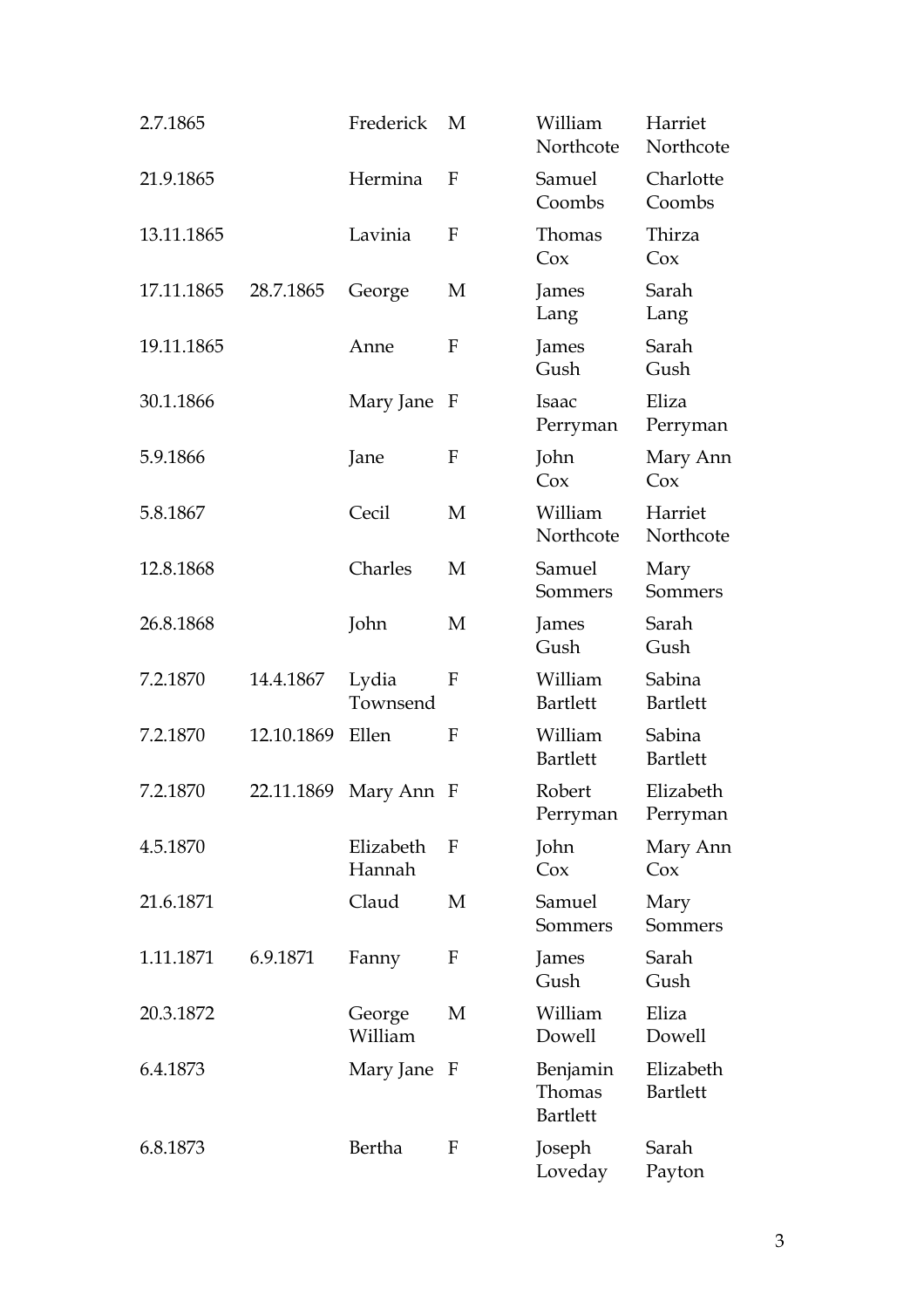|            |           |                     |   | Snell                                 | Snell                        |
|------------|-----------|---------------------|---|---------------------------------------|------------------------------|
| 30.1.1876  | 4.12.1875 | Maud<br>Helena      | F | George<br><b>Butter</b>               | Eliza Jane<br><b>Butter</b>  |
| 8.3.1876   |           | Charles<br>Henry    | M | John<br>French                        | Augusta<br>French            |
| 8.3.1876   |           | Charles<br>Clifford | M | Benjamin<br>Thomas<br><b>Bartlett</b> | Elizabeth<br><b>Bartlett</b> |
| 22.4.1877  |           | Edith<br>Maude      | F | James<br>Charles<br>Gosling           | Harriet<br>Gosling           |
| 23.9.1877  |           | Gertrude<br>Alice   | F | George<br><b>Butter</b>               | Eliza Jane<br><b>Butter</b>  |
| 31.10.1877 |           | Francis             | М | John<br>French                        | Augusta<br>French            |
| 2.2.1879   |           | George<br>Joseph    | M | Francis<br>Seaward<br><b>Butter</b>   | Jane<br><b>Butter</b>        |
| 16.3.1879  |           | Rosanne             | F | James<br>Charles<br>Gosling           | Harriet<br>Gosling           |
| 22.6.1879  |           | Ethel               | F | George<br><b>Butter</b>               | Eliza Jane<br><b>Butter</b>  |
| 22.9.1880  |           | Helena              | F | Benjamin<br>Thomas<br><b>Bartlett</b> | Elizabeth<br><b>Bartlett</b> |
| 1.12.1880  |           | Ida                 | F | James<br>Charles<br>Gosling           | Harriet<br>Gosling           |
| 15.12.1880 |           | Anna<br>Maria       | F | George<br>Salter                      | Rachel<br>Salter             |
| 12.1.1881  |           | Francis<br>William  | M | George<br><b>Butter</b>               | Eliza Jane<br><b>Butter</b>  |
| 12.1.1881  |           | John                | M | John<br>French                        | Augusta<br>French            |
| 27.9.1882  |           | Frank               | M | John<br>French                        | Augusta<br>French            |
| 11.10.1882 |           | Julia<br>Ellen      | F | John<br>Gush                          | Elizabeth<br>Gush            |